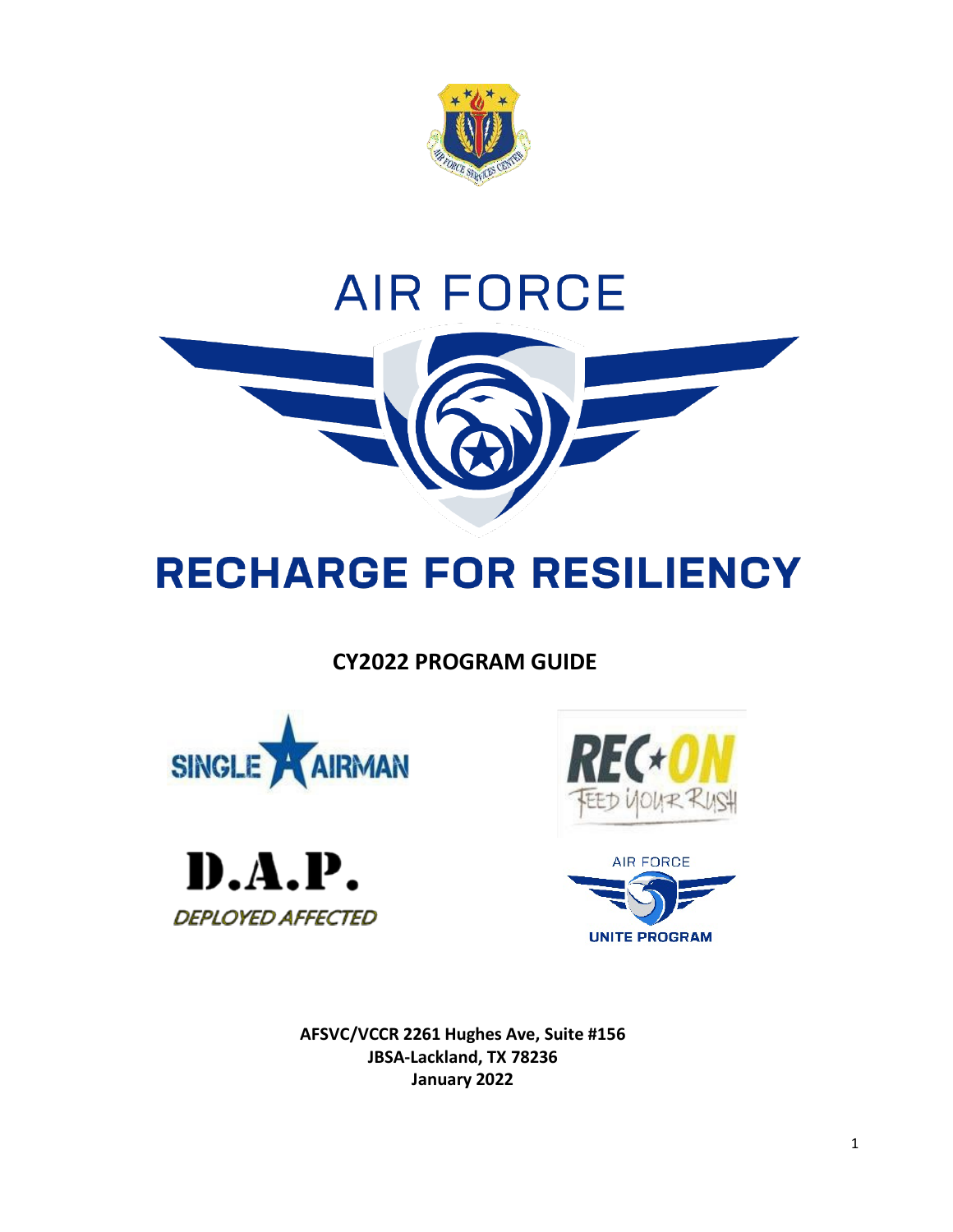# **IV. UNITE**

The Unite Program empowers unit commanders to plan recreational and cohesive activities to strengthen the squadron.

# **A. ROLES AND RESPONSIBILITIES**

#### FSS-C3:

• Facilitate effective funded or free programming of high-interest recreational cohesive activities, teamwork and camaraderie (esprit de corps).

#### UNIT COMMANDERS (CC) AND CIVILIAN LEADERS (CL):

- Plan programs that contribute to unit cohesion and encourage squadron personnel to participate.
- Ensure funds are expensed following established guidelines; AFIs, CONOPs, and R4R Guide.
- To the maximum extent, use FSS programs and facilities to achieve desired effects through cost savings, geographic proximity to meet their needs and flexibility to military missions.
- Designate in writing the squadron POC(s) to perform Unite duties on CCs behalf.

#### COMMUNITY COHESION COORDINATOR (C3):

- Installation C3 will work with squadrons to determine their needs and interests, and help develop recreational programs,and make purchases based on their priorities.
- Installation C3 will brief all unit Commanders and leaders about the Unite program's background, guidelines, program changes, and finances. Encourage the utilization of Unite funds throughout the installation by actively promoting Unite to installation leadership.
- Coordinate all submissions with AFSVC for approval of Unite events, for both APF and NAF dollars. Verify that the total amount for the event does not exceed the limit of funding per person. Must verify that the event the unit is submitting is a clear recreational, unit cohesion activity-based program and not an event centered on using NAF dollars only. (Example: burger burn and two truths and a lie, food-eating contest with trivia, squadron luncheon with required training i.e., SAPR and/or Green Dot).
- Act as the liaison and work with squadron Unite points of contact (POCs) to oversee program execution and adherence to the budget.
- Assist/advise squadron Unite POCs in developing programs, whether on or off the installation.
- Work with FSS managers to develop and bolster new and exciting programs within their program to encourage FSS activities for Unite events.
- Ensure fiscal responsibility and adhere to all APF & NAF instructions.
- When funding is allocated, identify all eligible units and manpower numbers for funding per person information. Organize fund allocation for each eligible squadron.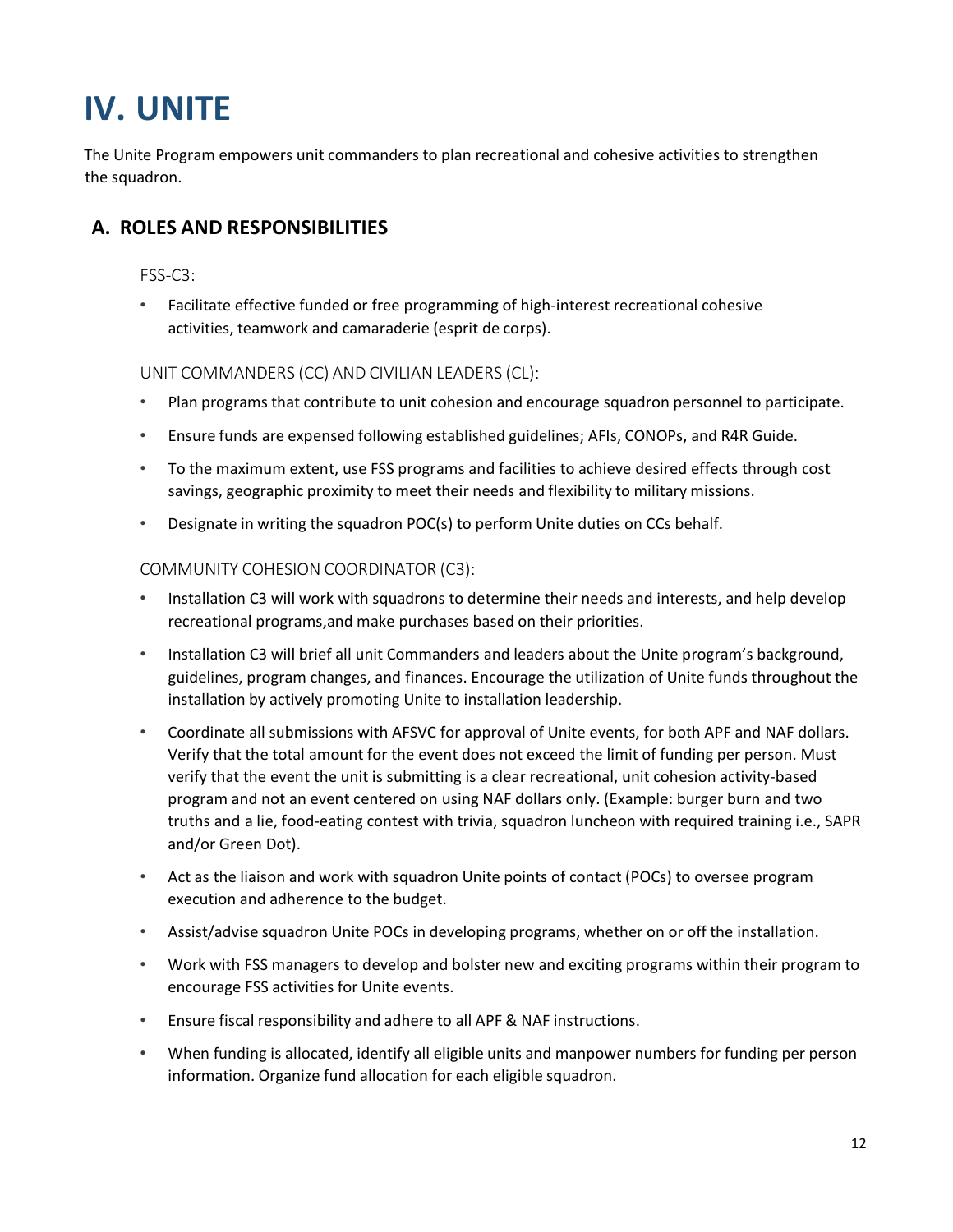- Purchase and procure products and services being obtained using a Purchase Card to directly execute a recreational Unite activity after the event has been approved from AFSVC.
- Submit Unite event requests for funding through the CPMS located at [https://cpms.afsv.net](https://cpms.afsv.net/)
- Responsible for tracking the status of a request from submission to approval and after execution.
- Submit event After Action Report (AAR) after expenses are completed by resource management team.
- Post photos were taken at each Unite event on the C3 [Facebook](https://www.facebook.com/groups/183176649303527/) page or send to AFSVC if not on Facebook as soon as possible.
- Ensure proper documentation (event receipts, approval email, and signed event request forms) are submitted monthly to the Resource Management Flight Chief. This effort will ensure that the NAF AO can complete the Expense Report for reimbursement by the 10th of every month. Reports are completed by the Resource Manager (RM) electronically on [https://cpms.afsv.net](https://cpms.afsv.net/)
- Actively participate in AFSVC led training. All new C3s must attend the initial four-day Unite C3 Training held virtually for FY 2022. Dates and times to register will be announced through your Unit Training Manager.

#### FSS/RM RESPONSIBILITIES:

- Collaborate with the C3 and submit expenditure reports via [https://cpms.afsv.net](https://cpms.afsv.net/) for installation reimbursement. The installation's C3 properly accounts for receipt and distribution of all MOA and non-MOA funding involving AFSVC and the installation's squadrons.
- Ensure the installation's C3 provides proper documentation (event receipts, approval email, and signed event request forms).
- FSS/RMs will certify monthly financial statements. Before approving the installation's MWRF, the R.M. will verify the GLAC 2490000. *See detailed Unite GLAC instructions in Section VI "Accounting Instructions"* on page 18 of this guide.

#### **B. FUNDING:**

#### APPROPRIATED (APF) MOA FUNDS

APF dollars are designated to pay or offset the cost of cohesive recreational programs and services. Funds are allocated on a calendar year. Every active duty, DoD civilian, and Reservist in each qualifying unit is allotted the same amount per person.

#### NON-APPROPRIATED (NAF) FUNDS

NAF dollars are used for the purchase of food and beverages in support of R4R Unite recreational cohesive programs. Funds are allocated on a calendar year. The Unite program is activity-based, and NAF dollars are only an added benefit. NAF funds **must** be directly in conjunction with an approved Unite event. Unite is not a food and beverage-based program; an event centered on just eating without an approved Unite cohesive and or team building event is **NOT** authorized and will not be approved.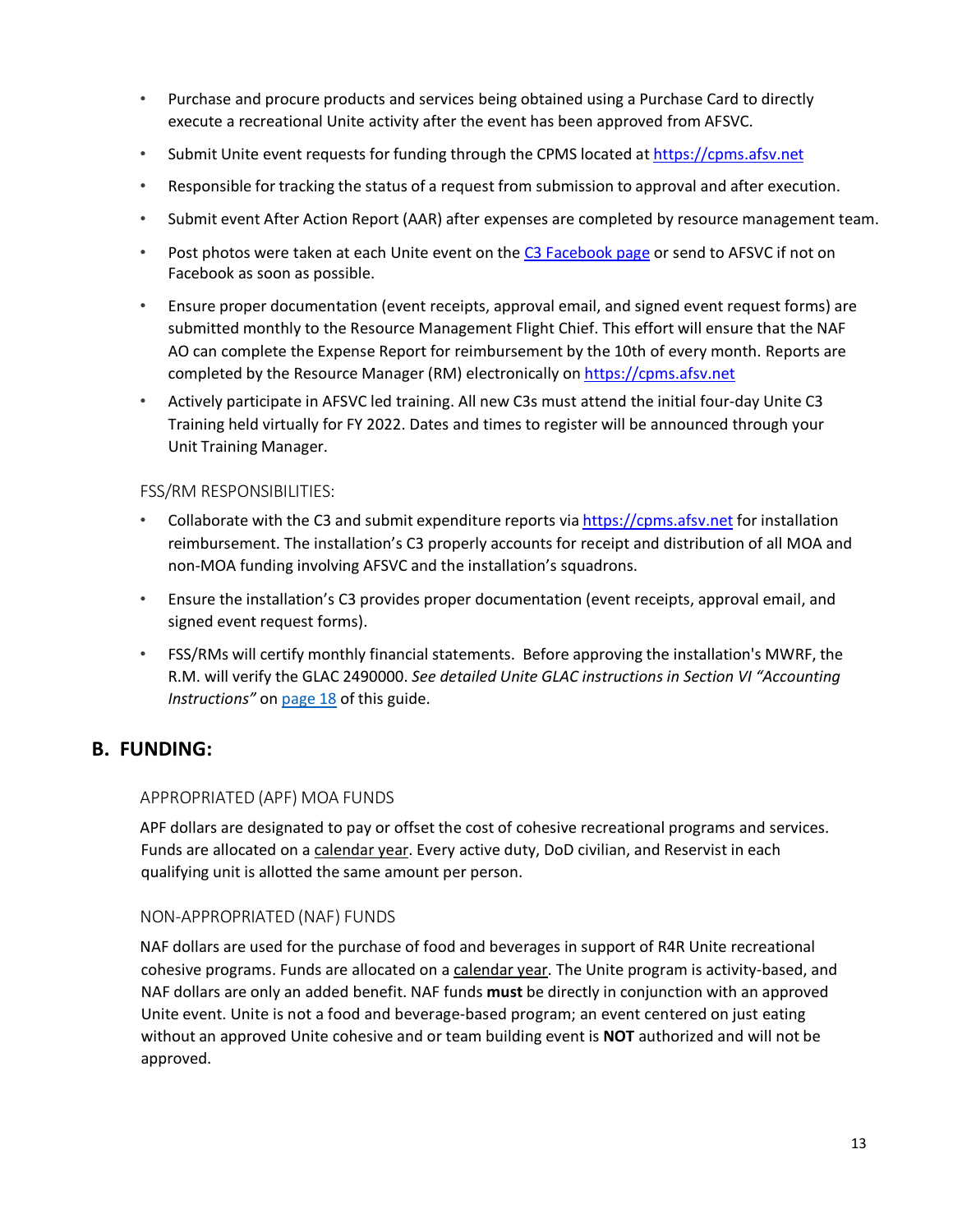#### UNAUTHORIZED USEOF R4R (UNITE) FUNDS

- Unite funds are not to be used for the following: December holiday parties, end of year events, balls, banquets, dining/out, combat dining in/out, squadron training/meetings, change of commands, eating events, promotion/retirements, base-wide special events, or purchase movie tickets to attend a movie. (December holiday, Christmas, Hanukkah, End of Year celebrations are typically subsidized by squadron booster club funding. If December holiday parties were allowed, Unite funds would be utilized every year for this celebration only, which is not the intent of the program.)
- Unite funds cannot be used to purchase alcoholic beverages.
- Unite funds cannot be used to purchase equipment. However, funds are authorized to rent recreational equipment in support of a unit cohesive event. Unauthorized rentals include but are not limited to portable toilets, trash services, cleaning fees, cleaning supplies or cleaning companies, lodging, or transportation, movie screens, and movies. Contact AFSVC if the cost of renting equipment exceeds the cost of procuring the equipment.
- Unite funds cannot be used to purchase electronic supplies to include: sound & audio equipment, televisions, laptops, projectors, gaming supplies, and gaming devices.
- Unite funds are not authorized to be used for amusement parks or water parks.
- Unite funds cannot be used to pay for Disc Jockey (DJ) services.
- Unite funds are not authorized to purchase items for volunteer events, such as gloves, tools, paint, or supplies.
- Unite funds cannot be used to purchase cleaning supplies, hand sanitizer, gloves, masks, face shields, thermometers, or medical equipment as these are considered Personal Protective Equipment (PPE).
- Unite funds cannot be used to cover the cost of damages, late fees, or insurance.
- Unite funds are not to be used with other appropriated or non-appropriated funding. If the cost of the event is above the allotted Unite funding, units may only utilize supplemental funds from nonfederal entities (NFE): booster club or personally funded.
- Unite funds cannot be used to purchase prizes, gift cards, giveaways, or promotional items (examples: trophies, medals, plaques, banners, marketing/advertisements, apparel, cups, personalization of objects, murals, shirts, hats, and jerseys).
- Unite funds cannot be used to purchase equipment to donate to charities (examples: Build-A-Bed and Build-A-Bike).
- Unite funds cannot be used for gambling or to purchase gambling products, including traditional bingo games, where funds are accumulated and paid to a winner. Such an arrangement is a prohibited practice that conveys a personal benefit to a winner.
- Decorations for Unite events should not exceed more than 5% of the event's total cost. (Example: squadron teambuilding event cost \$1000, then the cost of decorations should not exceed \$50).
- AFSVC will not provide reimbursement to events that have not been approved. If a squadron executes an event without approval, all expenses will be the responsibility of the squadron.
- Unite events must be inclusive to all Airmen and Guardians in a squadron and cannot be divided based on rank, paygrade, age, race, gender, or religion.
- The Unite program was created specifically for squadrons and sub-sets of squadrons. The program is not intended as a group or wing program.

*NOTE:* APF dollars are intended to fund the actual team-building event (only).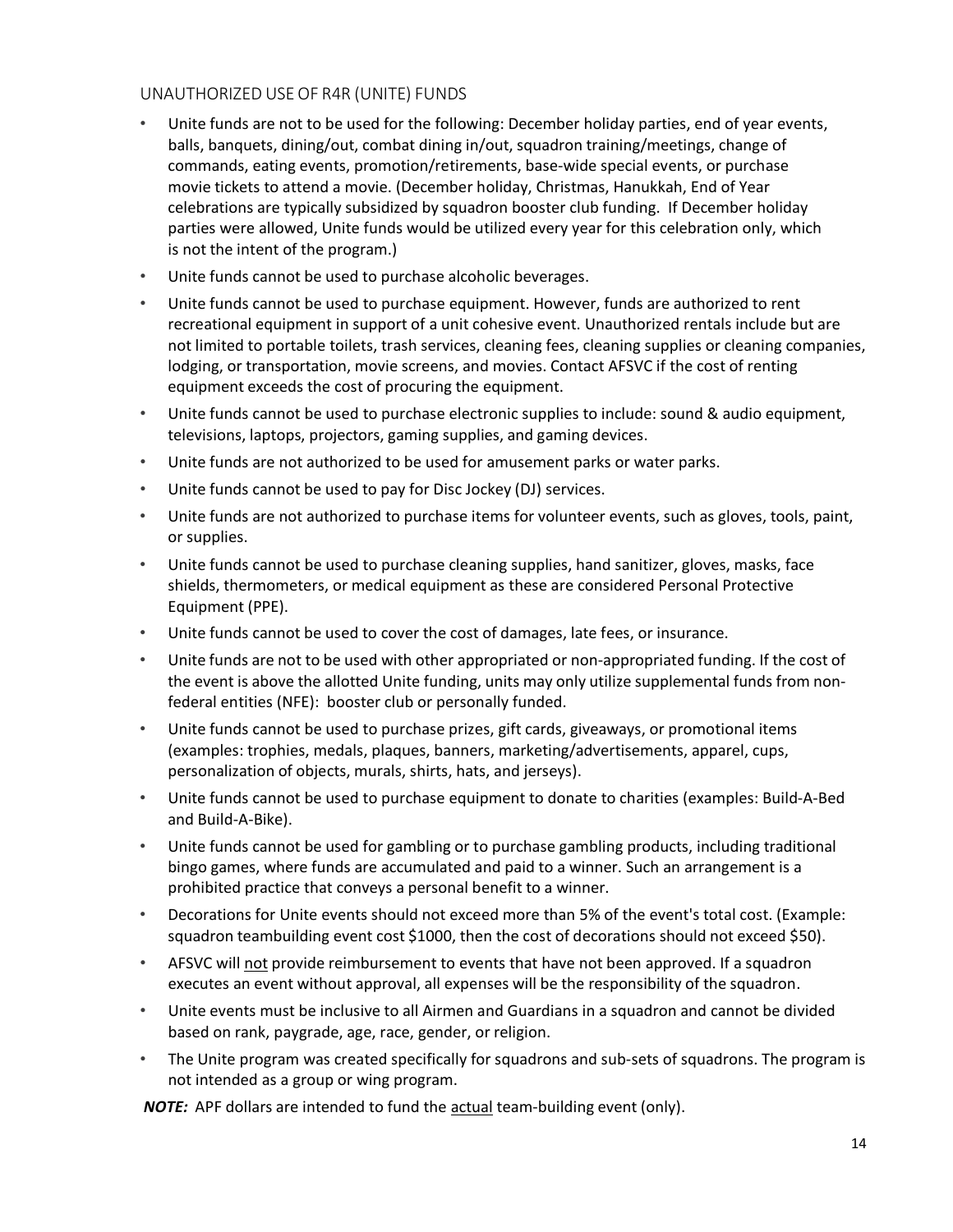# **C. FOOD AND BEVERAGE**

AFSVC will provide centrally-funded NAFs (currently \$5.00 per person) to subsidize meals in conjunction with approved Unite cohesive activities. The C3 will coordinate with FSS food activities when possible. (i.e., club, bowling center, golf course and snack bar operations, etc.)

### **D. TRANSPORTATION**

Unite funds are not authorized to pay for transportation.

# **E. EQUIPMENT**

Unite funds are not authorized to pay for equipment purchases. APF funds can be used to rent equipment for the approved event. (i.e., FSS equipment rental through ODR)

# **F. TYPES OF PROGRAMS**

The Unite Program intends to provide squadron leaders with the maximum flexibility to develop and deliver programs to build recreational cohesion for personnel within their unit, or subset of the unit. Installation C3s provide squadron leaders with program ideas that are authorized uses of Unite funds. Squadron leaders are given the discretion to create Unit-Developed Programs (UDP) that capitalize on opportunities available in the geographic area. C3s are encouraged to offer volunteer and no-cost programs in addition to UDPs. Events must be both recreational and unit cohesive to utilize Unite funds. *All programs must be submitted to AFSVC for approval at least seven days before the event date.*

| <b>SAMPLES</b>                                                  |                                                                            |                                                                              |
|-----------------------------------------------------------------|----------------------------------------------------------------------------|------------------------------------------------------------------------------|
| <b>UNIT-DEVELOPED</b>                                           | <b>VOLUNTEER / FREE</b>                                                    | <b>VIRTUAL</b>                                                               |
| Amazing Race<br>Axe Throwing<br>Squadron Fun Day<br>Paint Party | Food Bank<br>Highway Cleanup<br>Squadron Fun Run<br>Unit/Squadron Olympics | Teambuilding.com<br>Teambonding.com<br><b>Wildly Different</b><br>Virtual 5K |

Additional examples can be found on the AFSVC SVI Portal: <https://cs2.eis.af.mil/sites/10042/Pages/R4R/Home.aspx>

# **G. SUBMISSION PROCESS**

**Step 1.** Meet with squadron POC to select and develop a unit cohesive program. Provide an event request form to squadron POC. Inform the POC they are responsible for getting prices, quantity, and description of purchases for squadron events.